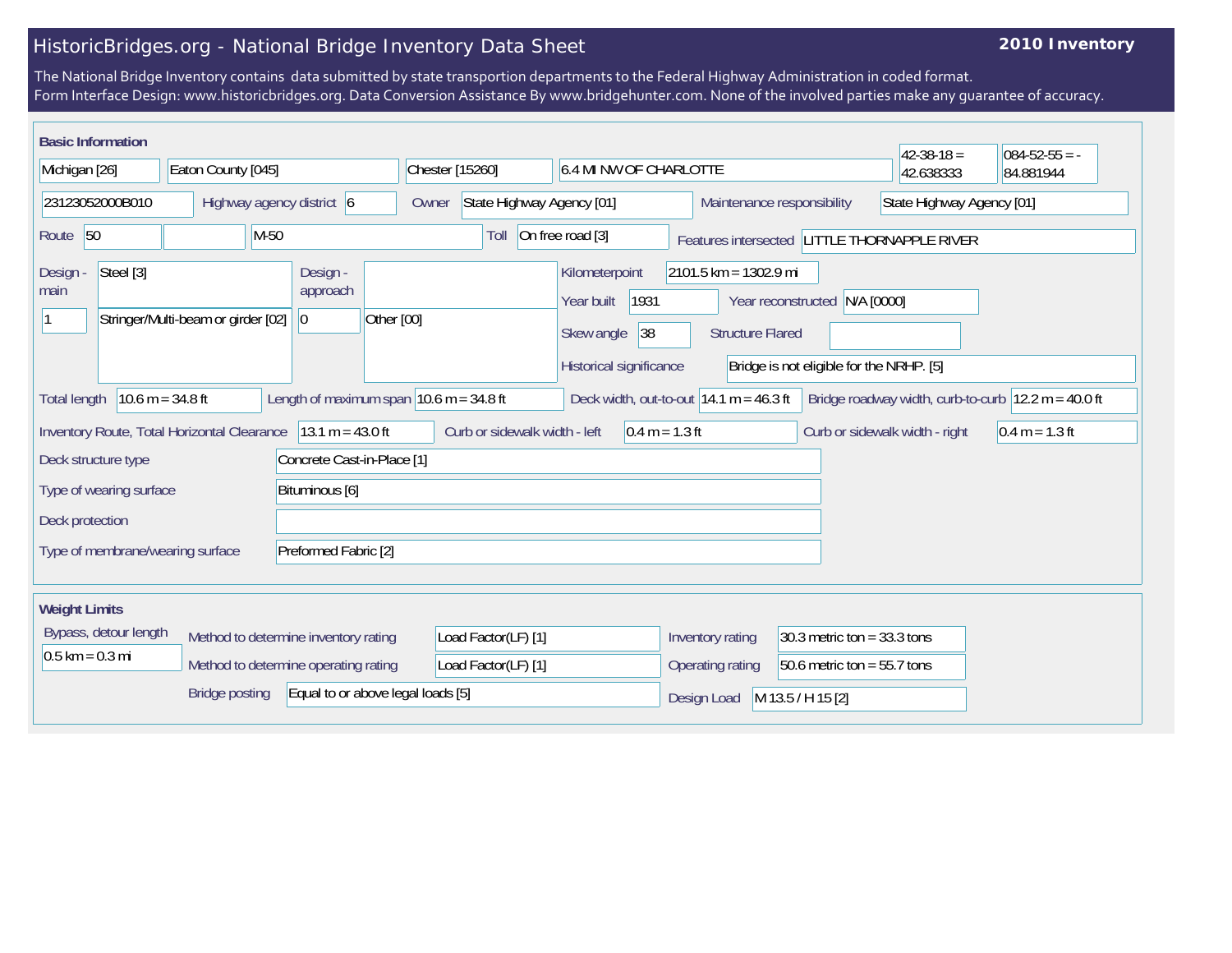| <b>Functional Details</b>                                                              |                                                                                                              |                                                |                                                       |                      |  |  |  |  |
|----------------------------------------------------------------------------------------|--------------------------------------------------------------------------------------------------------------|------------------------------------------------|-------------------------------------------------------|----------------------|--|--|--|--|
| 2443<br>Average daily truck traffi<br>Average Daily Traffic                            | Year 2007<br> 16<br>%                                                                                        | Future average daily traffic                   | 3460<br>2018<br>Year                                  |                      |  |  |  |  |
| Road classification<br>Minor Arterial (Rural) [06]                                     | Lanes on structure 2                                                                                         |                                                | Approach roadway width                                | $13.1 m = 43.0 ft$   |  |  |  |  |
| Type of service on bridge Highway [1]                                                  | Direction of traffic 2 - way traffic [2]                                                                     |                                                | Bridge median                                         |                      |  |  |  |  |
| No parallel structure exists. [N]<br>Parallel structure designation                    |                                                                                                              |                                                |                                                       |                      |  |  |  |  |
| Waterway [5]<br>Type of service under bridge                                           | Lanes under structure<br>$ 0\rangle$                                                                         | Navigation control                             |                                                       |                      |  |  |  |  |
| $0 = N/A$<br>Navigation vertical clearanc                                              | Navigation horizontal clearance $ 0 = N/A$                                                                   |                                                |                                                       |                      |  |  |  |  |
| Minimum navigation vertical clearance, vertical lift bridge                            |                                                                                                              | Minimum vertical clearance over bridge roadway |                                                       | 99.99 m = $328.1$ ft |  |  |  |  |
| Minimum lateral underclearance reference feature Feature not a highway or railroad [N] |                                                                                                              |                                                |                                                       |                      |  |  |  |  |
|                                                                                        | Minimum lateral underclearance on left $0 = N/A$<br>Minimum lateral underclearance on right 99.9 = Unlimited |                                                |                                                       |                      |  |  |  |  |
| Minimum Vertical Underclearance $ 0 = N/A$                                             | Minimum vertical underclearance reference feature Feature not a highway or railroad [N]                      |                                                |                                                       |                      |  |  |  |  |
| Appraisal ratings - underclearances N/A [N]                                            |                                                                                                              |                                                |                                                       |                      |  |  |  |  |
|                                                                                        |                                                                                                              |                                                |                                                       |                      |  |  |  |  |
| <b>Repair and Replacement Plans</b>                                                    |                                                                                                              |                                                |                                                       |                      |  |  |  |  |
| Type of work to be performed                                                           | Work to be done by contract [1]<br>Work done by                                                              |                                                |                                                       |                      |  |  |  |  |
| Bridge deck replacement with only incidental<br>widening. [37]                         | 20000<br>Bridge improvement cost                                                                             | Roadway improvement cost                       | 2000                                                  |                      |  |  |  |  |
|                                                                                        | Length of structure improvement                                                                              | $10.7 m = 35.1 ft$                             | Total project cost<br>23000                           |                      |  |  |  |  |
|                                                                                        | Year of improvement cost estimate                                                                            |                                                |                                                       |                      |  |  |  |  |
|                                                                                        | Border bridge - state                                                                                        |                                                | Border bridge - percent responsibility of other state |                      |  |  |  |  |
|                                                                                        | Border bridge - structure number                                                                             |                                                |                                                       |                      |  |  |  |  |